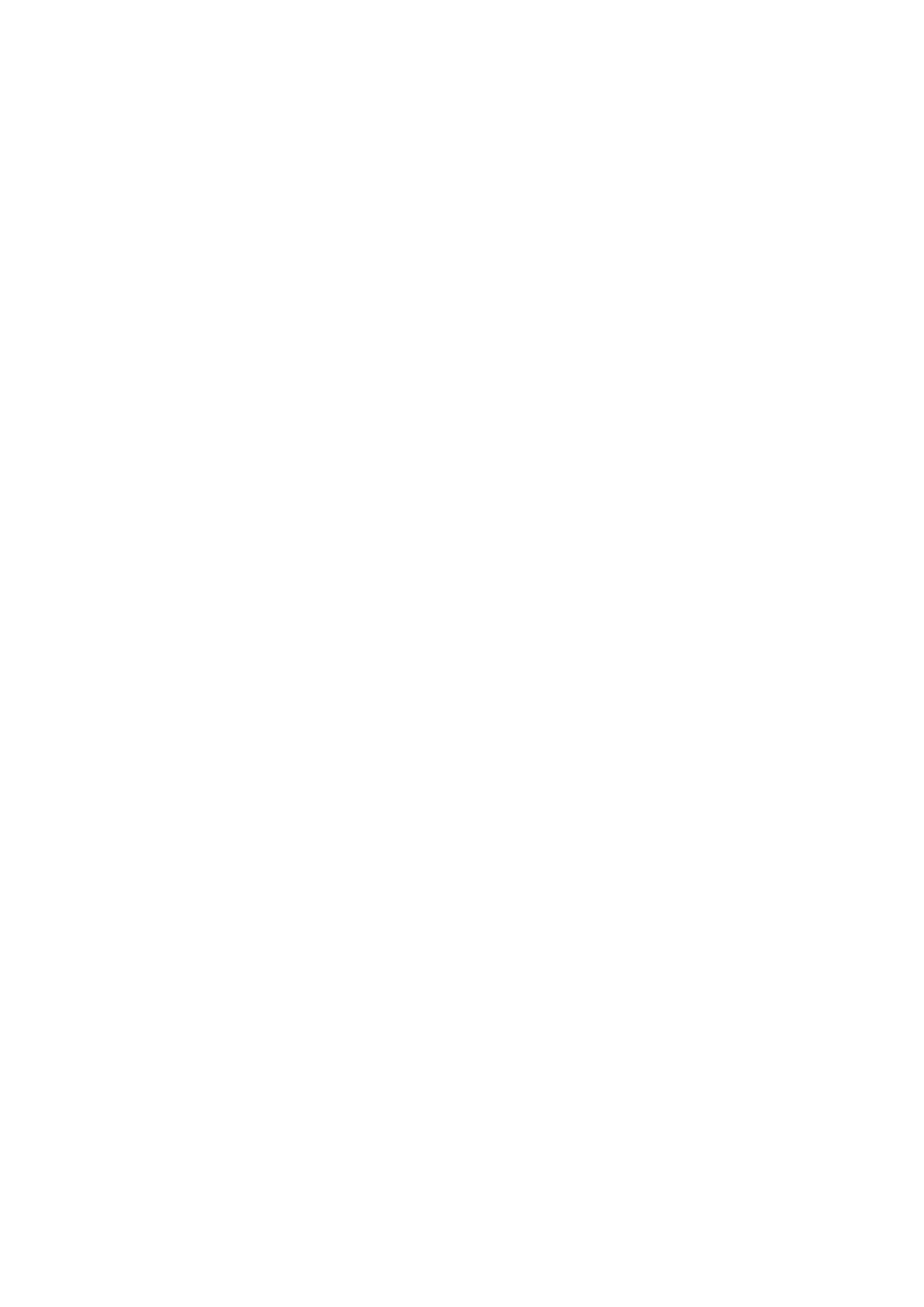## 1. ПРЕДУПРЕЖДЕНИЯ

Во избежание травм, внимательно прочитайте это руководство перед использованием

В целях обеспечения безопасности, не становитесь на беговое полотно во время запуска.

Немедленно прекратите тренировку, если почувствуете тошноту.

При необходимости ускоряйтесь постепенно.

Регулировка полотна запре ается во время использования.

Рекомендуется носить спортивную обувь во время использования тренажера.

Запре ается использовать тренажер детям, пожил м людям, беременн м жен ин больн м.

Прикрепите ключа безопасности к вашей одежде во время использования.

Крепко держитесь за поручни во время использования.

#### 2. МЕРЫ БЕЗОПАСНОСТИ

|                                  | $\bigcirc$ and $\bigcirc$              |              |   |              | a a |   | a |              | a a | ) a |   |     | a |
|----------------------------------|----------------------------------------|--------------|---|--------------|-----|---|---|--------------|-----|-----|---|-----|---|
|                                  | <u> </u> िरागानि<br>$\mathbb{Q}$ TTTat |              | a | a.           |     | a |   | a<br>$\cdot$ | a a |     | a | a a |   |
| $\blacksquare$                   | $\hat{u}$ a                            | $\mathsf{a}$ |   | $\mathbf{a}$ |     |   |   |              |     |     |   |     |   |
| $\blacksquare$                   |                                        |              |   |              |     |   |   |              |     |     |   |     |   |
| $\blacksquare$<br>$\blacksquare$ |                                        |              |   |              |     |   |   |              |     |     |   |     |   |
| $\blacksquare$                   |                                        |              |   |              |     |   |   |              |     |     |   |     |   |
| $\blacksquare$                   |                                        |              |   |              |     |   |   |              |     |     |   |     |   |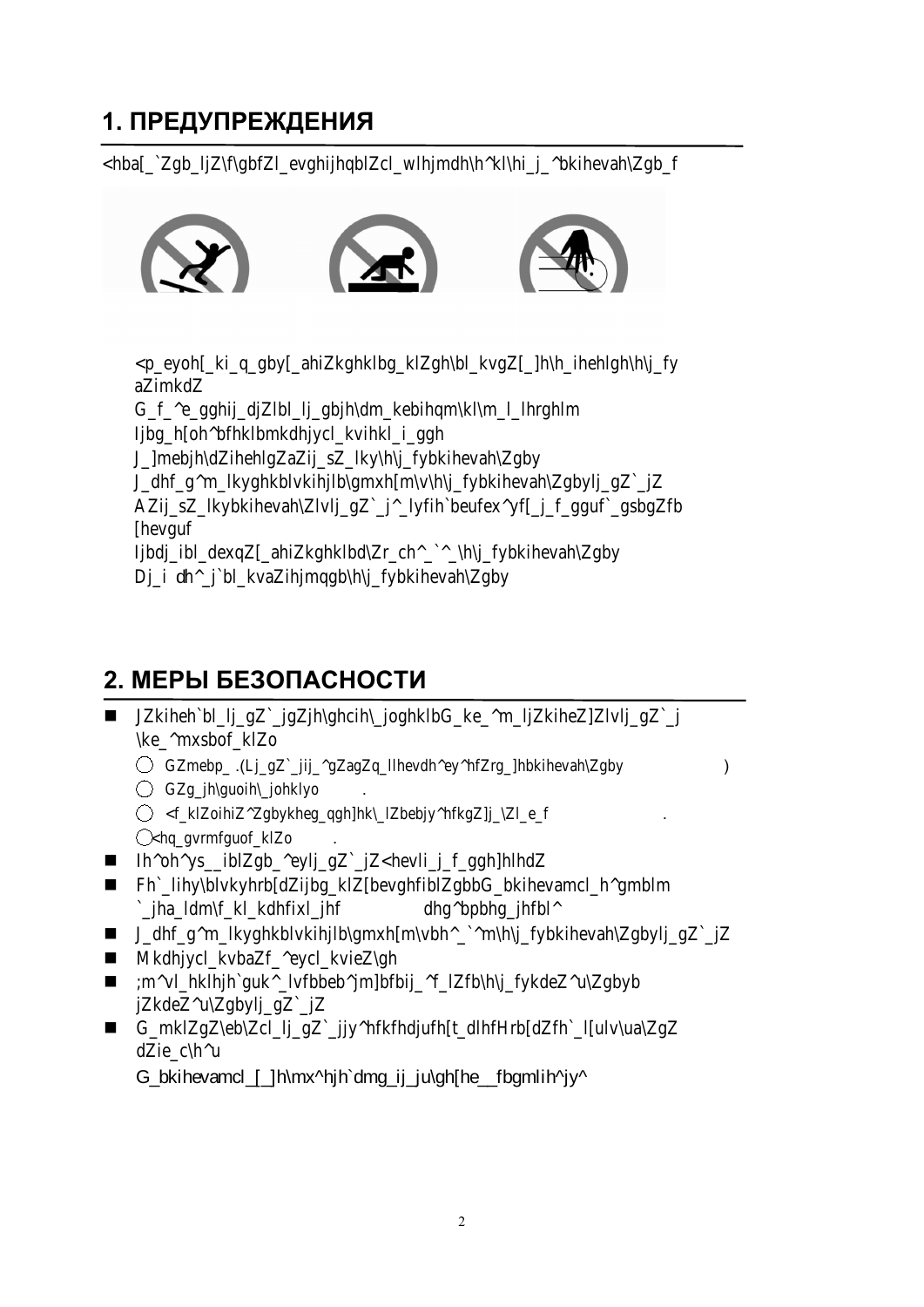# **3. ПРЕДУПРЕЖДЕНИЯ ВО ВРЕМЯ ИСПОЛЬЗОВАНИЯ**

- Если вы чувствуете себя нехорошо перед использованием тренажера, проконсультируйтесь с врачом или тренером.
- Наша компания не несет ответственность за любое неправильное использование тренажера пользователем, что могло привести к травме.
- Обесточьте тренажер после использования.
- Обесточьте тренажер для пемещения или для каких-либо регулировок в тренажере.
- Запрещается использовать тренажер детям, пожилым людям и беременным женщинам. Перед использование необходимо проконсультироваться с врачом.
- Расположите тренажер на ровной поверхности. Не размещайте какие-либо предметы в радиусе 2м от тренажера.
- Не включайте тренажер, когда он сложен.
- Запрещается запускать тренажер при попадании на него капли воды, особенно на двигатель, кабель или розетку.
- Во время занятий на беговой дорожке во избежание попадания одежды в механизмы тренажера, не надевайте свободную одежду.
- Запрещается использовать тренажер в замкнутых пространствах, в непроветриваемых и легко воспламеняющихся помещениях,
- Не размещайте посторонние предметы на тренажере.
- Держите вилку подальше от нагретых мест или очагов пожара.
- Отключите тренажер и вытащите вилку после использования.
- Не становитесь на беговое полотно во время запуска.
- Не разбирайте тренажер без руководства специалиста.
- Убедитесь, что беговое полотно закреплено перед использованием.

# **4. ТЕХНИЧЕСКАЯ СПЕЦИФИКАЦИЯ**

| Наименование | Беговая дорожка |
|--------------|-----------------|
| Мотор        | $1.25$ лс DC    |
| Напряжение   | 220 Вольт       |
| Частота      | $50 \Gamma$ ц   |
| Скорость     | 1-12 км/ч       |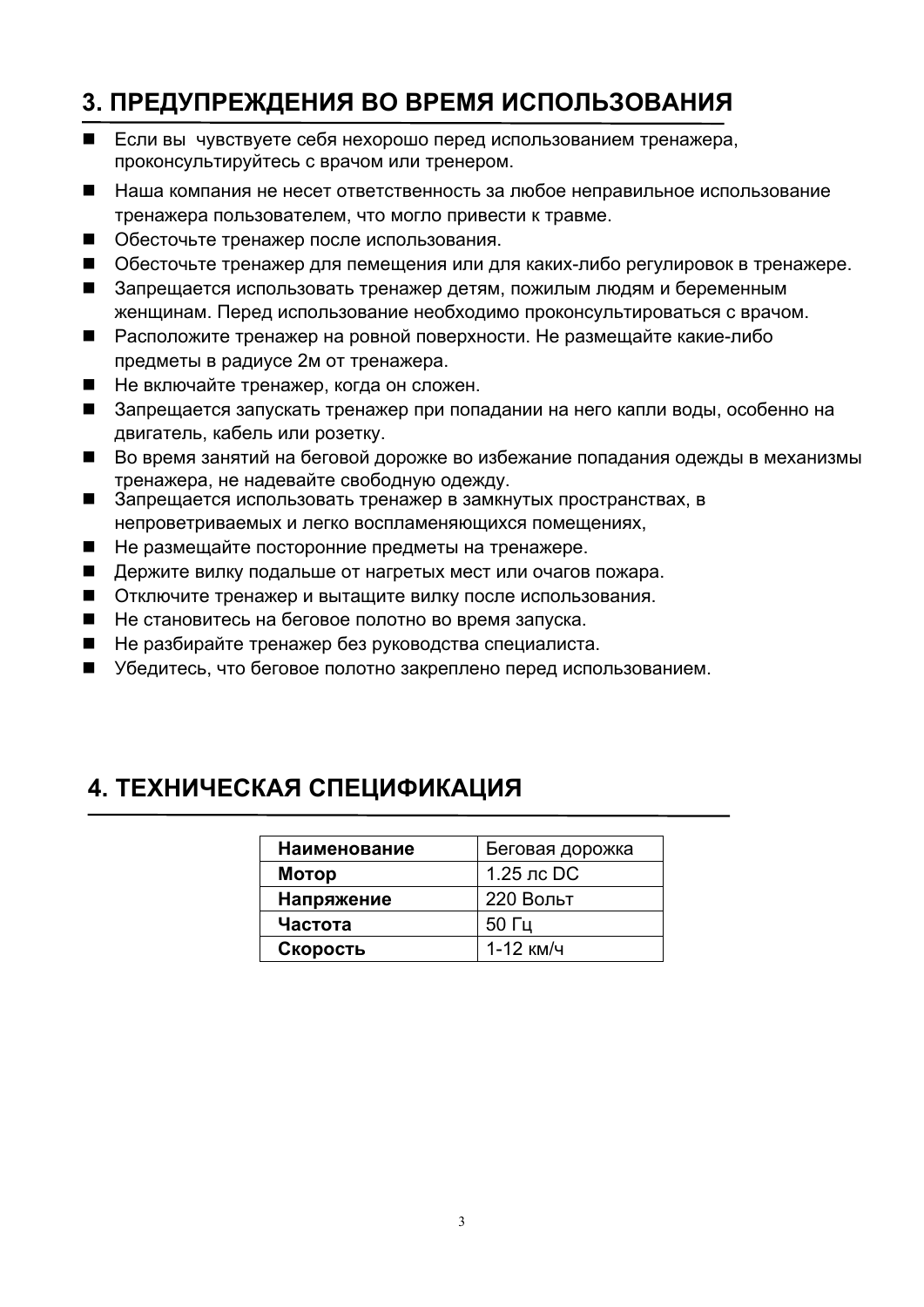# **5. СБОРОЧНЫЕ ЕДИНИЦЫ**





| <b>NO</b>    | <b>Наименование</b> | Описание | ШT           |
|--------------|---------------------|----------|--------------|
| 1            | Основная рама       |          | 1            |
| $\mathbf{2}$ | Изогнутая шайба     | Φ8       | 4            |
| 3            | Ручка               |          | 1            |
| 4            | Винт                | M6*12    | 2            |
| 5            | Винт                | M8*50    | $\mathbf{2}$ |
| 6            | Винт                | M8*70    | $\mathbf{2}$ |
| 7            | Г-образный ключ     |          | 1            |
| 8            | Т-образный ключ     |          | 1            |
| 9            | Накладка            |          | $\mathbf{2}$ |
| 10           | Ключ безопасности   |          | 1            |
| 11           | Смазка              |          | 1            |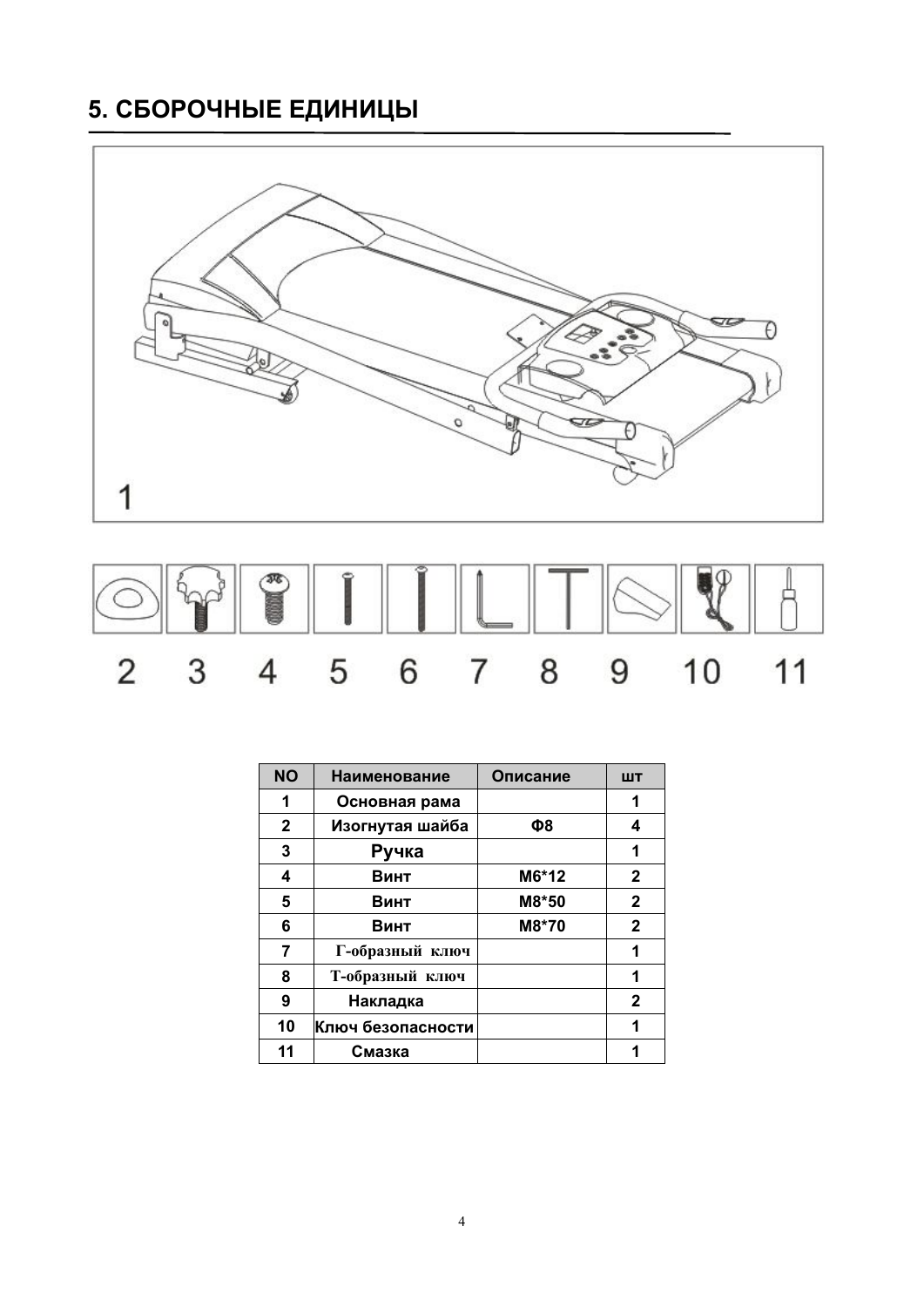

- 1. Put the machine on flat ground and open the handrail.
- 2. Attach screws and Arc Washers to fix the bottom of Upright tubes.
- 3. Attach screws and Arc Washers to fix handlebar.
- 4. Put on handle cover .
- 5. Attach the fix knob to the bottom main frame.
- 6. Connect three wires and attach screws to fix panel.
- 7. Put on safety key,finished assembly.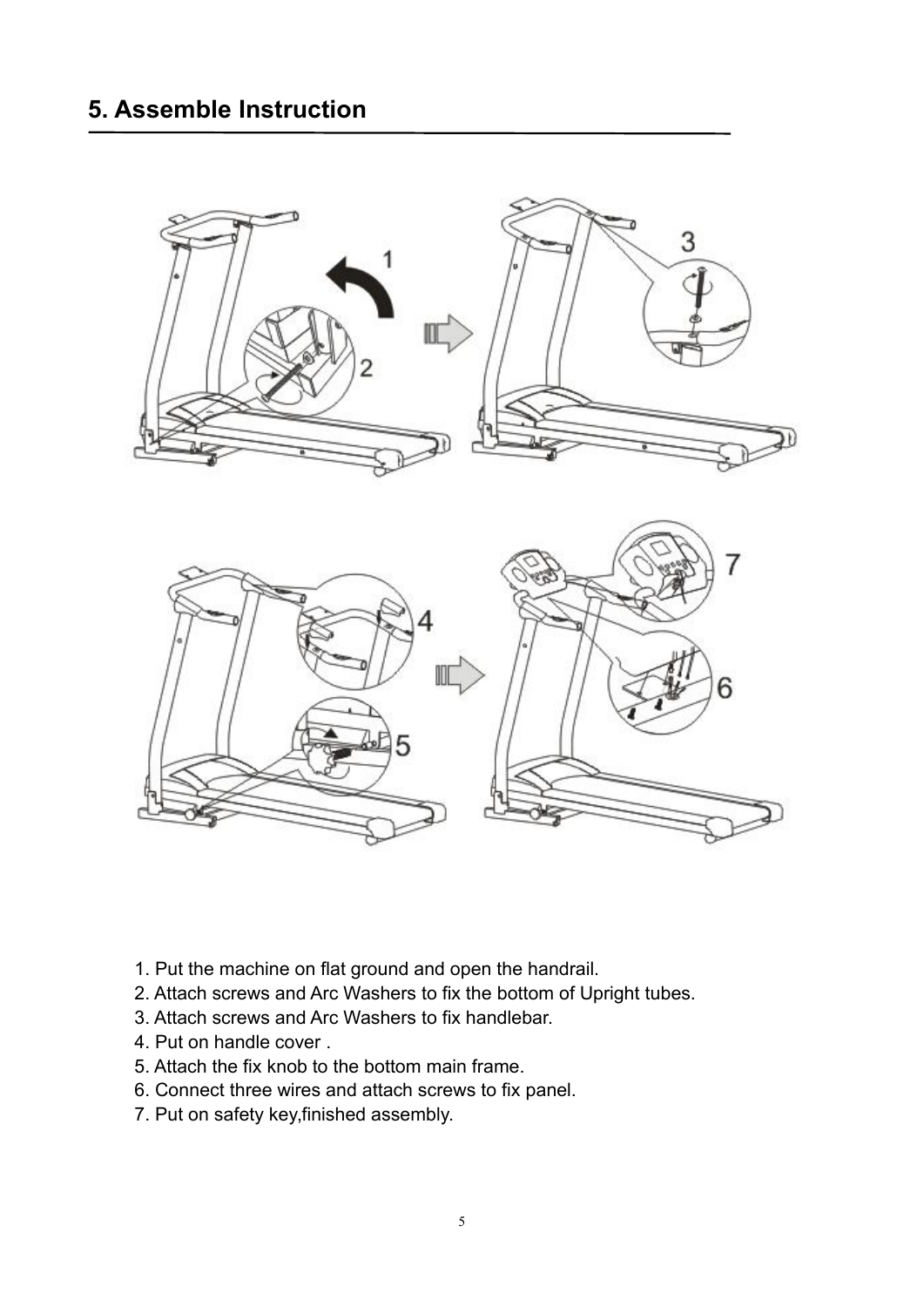# **6. Control Panel**



①SPEED(KM/H):1.0~12KM/H ②DISTANCE(METER):1~9999METER ③CALORIE(CAL):1~9999CAL ④TIME(MINUTE : SECOND):00:00~60:00 1. Plug in the power, open the power switch  $(display"EOO")$ .

2. Put on safety key,Press"  $\boxed{\bigoplus}$  "key, the machine will start by 1km/h after 3 seconds. And

then press"  $\boxed{\triangle}$  "key, the machine will stop.

3. Press "  $\bigcirc$  "key for speed up and "  $\bigcirc$ " for slow down, the lowest speed is 1.0KM/H, the fastest is 12KM/H.

- 4. In the standby mode ,Press (and where , you can set DIST, TIME and CAL.
- 5. In the standby mode, press the "  $\mathbb{F}$ "button to select program, you can choose P1-

P12, the choose program after press"  $\boxed{\bigoplus}$  "button to run the machines., press "  $\bigotimes$ " enter manual mode。(Auto mode worked style please see the 7)

6. Pull out safety key, the machine emergency stop。

7. The machine working 30 minutes auto stop, press  $\left(\begin{array}{cc} \boxed{\circ} \\ \boxed{\circ} \end{array}\right)$  restart.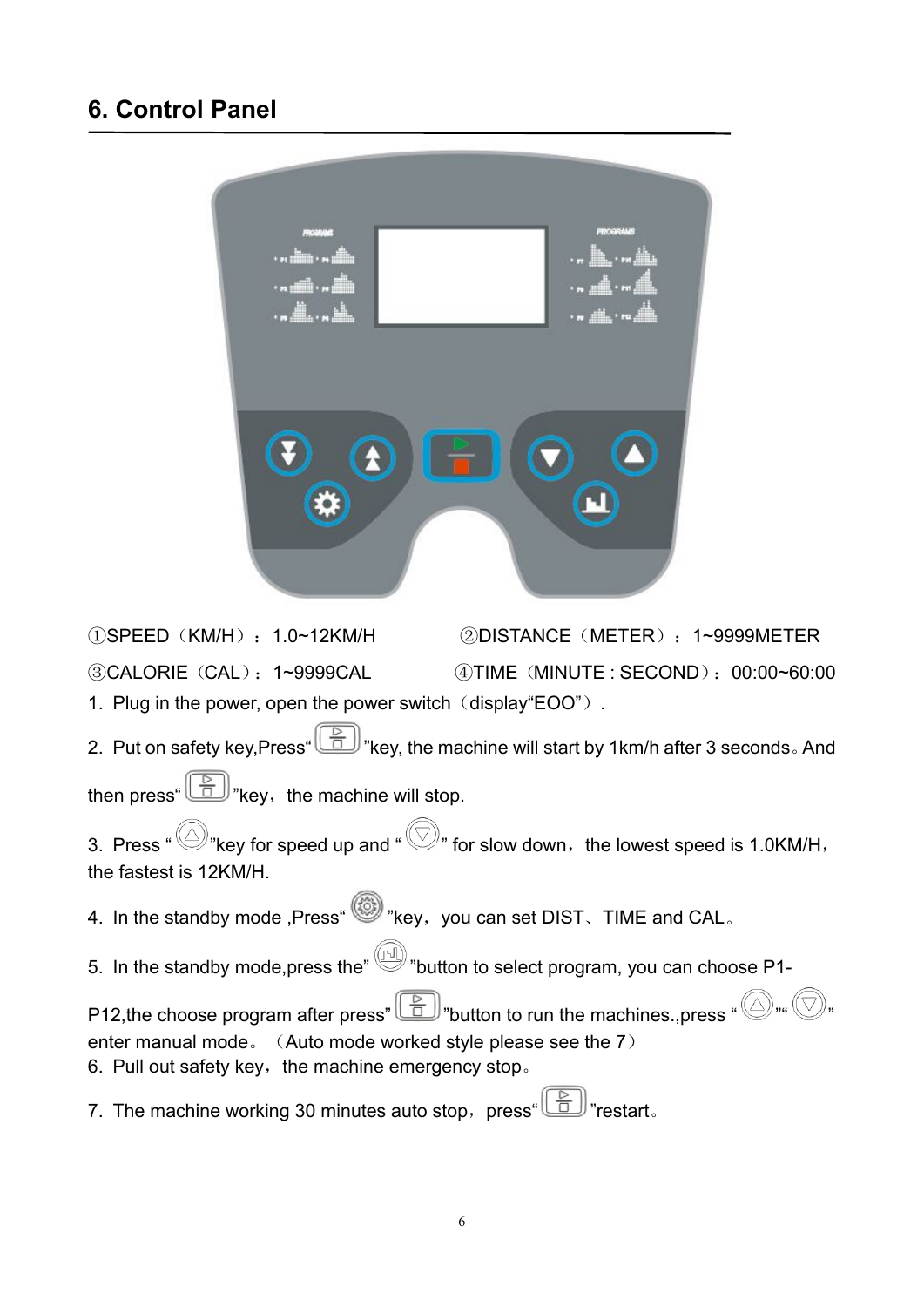# 7**. Program**

PROGRAM: Under program mode, the preset workout time is 30 minutes, 3 minutes per interval.

| <u>spect</u>   | - 4            |                | -чыл |   |   |   |                |                |   |                |
|----------------|----------------|----------------|------|---|---|---|----------------|----------------|---|----------------|
|                | 1              | $\overline{2}$ | 3    | 4 | 5 | 6 | $\overline{7}$ | 8              | 9 | 10             |
| P1             | 3              | З              | 6    | 5 | 5 | 4 | 4              | 4              | 4 | 3              |
| P2             | 3              | 3              | 4    | 4 | 5 | 5 | 5              | 6              | 6 | 4              |
| P3             | 2              | 4              | 6    | 8 | 7 | 8 | 7              | $\overline{2}$ | 3 | 2              |
| P <sub>4</sub> | 3              | 3              | 5    | 6 | 7 | 6 | 5              | 4              | 3 | 3              |
| P <sub>5</sub> | 3              | 6              | 6    | 6 | 8 | 7 | 7              | 5              | 5 | 4              |
| P6             | 2              | 6              | 5    | 4 | 8 | 7 | 5              | З              | 3 | 2              |
| P7             | $\overline{c}$ | 9              | 9    | 7 | 7 | 6 | 5              | 3              | 2 | 2              |
| P8             | $\overline{2}$ | 4              | 4    | 4 | 5 | 6 | 8              | 8              | 6 | 2              |
| P <sub>9</sub> | 2              | 4              | 5    | 5 | 6 | 5 | 6              | 3              | 3 | $\overline{2}$ |
| P10            | $\overline{2}$ | 5              | 7    | 5 | 8 | 6 | 5              | 2              | 4 | 3              |
| P11            | $\overline{2}$ | 5              | 6    | 7 | 8 | 9 | 10             | 5              | 3 | 2              |
| P12            | $\overline{2}$ | З              | 5    | 6 | 8 | 6 | 9              | 6              | 5 | 3              |

Speed Program

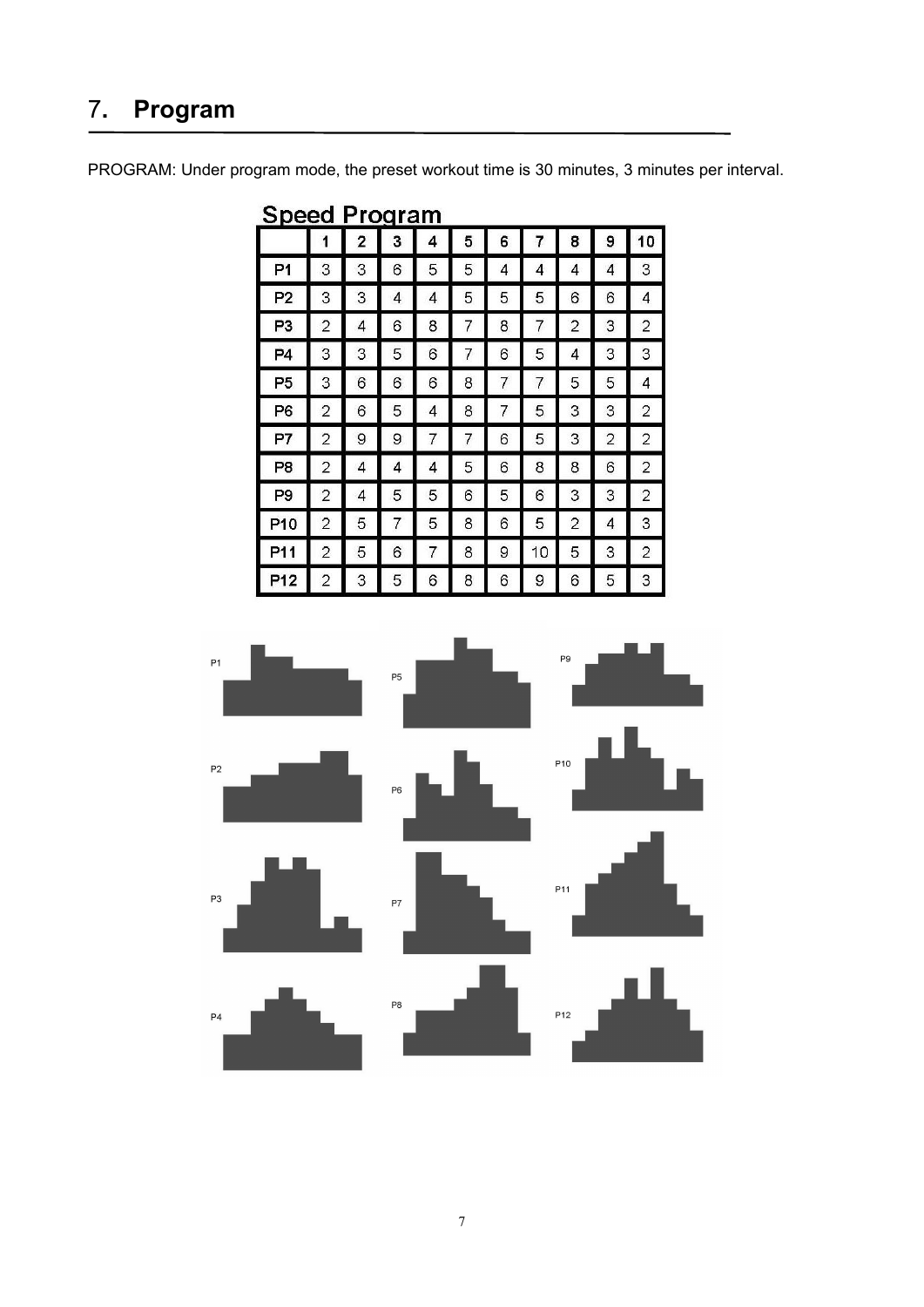# 8**. Unfold Fold and Move**

Fold down: Holding the rear end of deck by one hand and then use you foot to push the cylinder to set down the deck of the treadmill.



Fold up: Holding the rear end of deck directly by one hand and then lift the deck up until the cylinder pops down into the locked position.

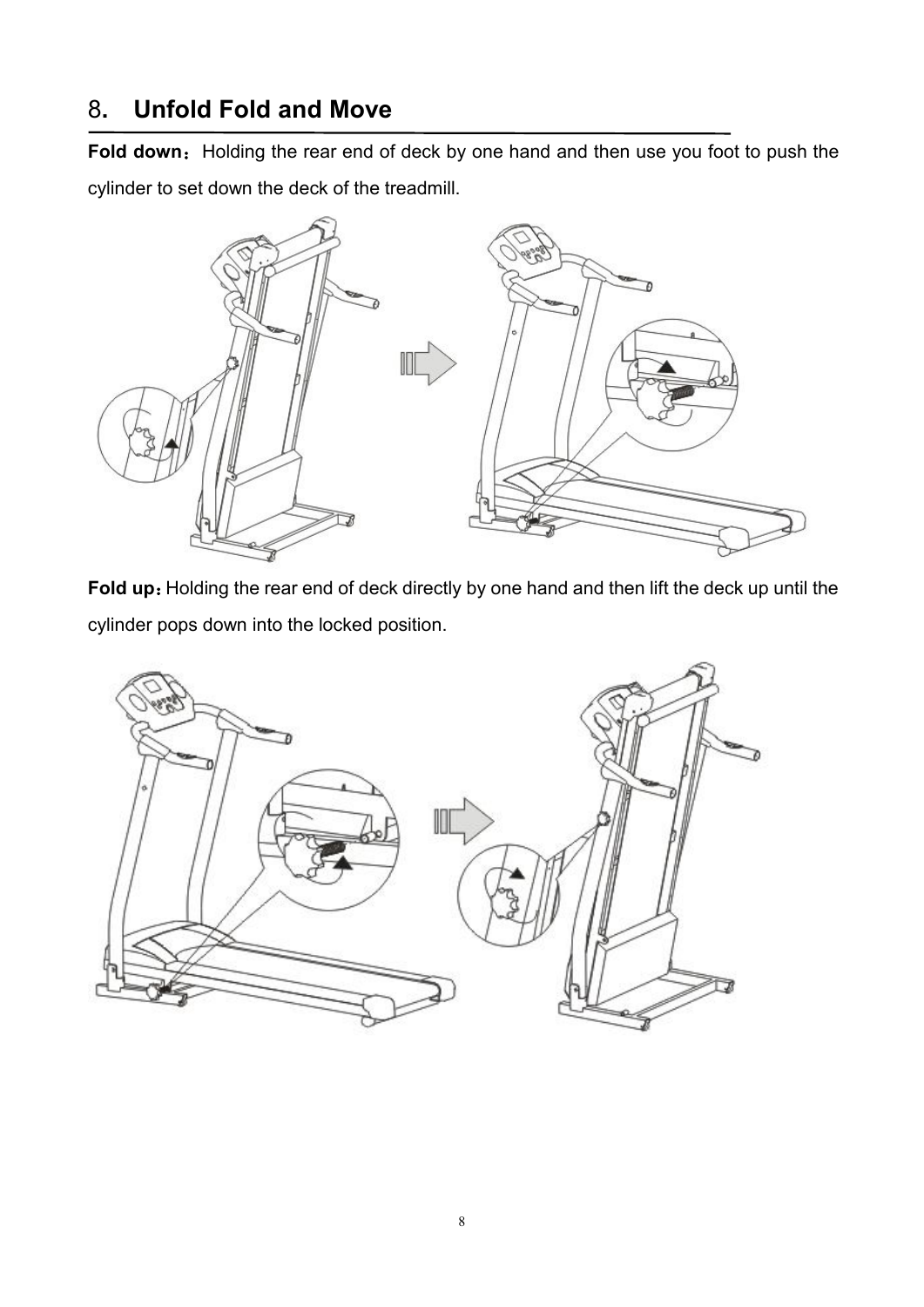## **9. SILICON SPRAY**



Pull up tightly of the running belt. Then put the silicone oil to running board. Then start the machine to running 3 minutes without loading. It is better to maintain like this every 3 months of working of the machine. This can save lifetime of parts properly.

#### **10. Runbelt Adjustion**



#### **(1) Running belt deviate to left**

Start the machine by speed at 2-3Km/h without loading, use die nut to make the screw go 1/4 circle(see fig1). Then make the machine running without loading 1-2 minutes. Please adjust like this to make the belt till to mid place.

#### **(2) Running belt deviate to right**

Start the machine by speed at 2-3Km/h without loading, use die nut to make the screw go 1/4 circle(see fig2). Then make the machine running without loading 1-2 minutes. Please adjust like this to make the belt till to mid place.

#### **(3) Running belt logjam**

If the running belt is in dead condition, use die nut to make the screw 1/2 circle both left and right till this logjam solved.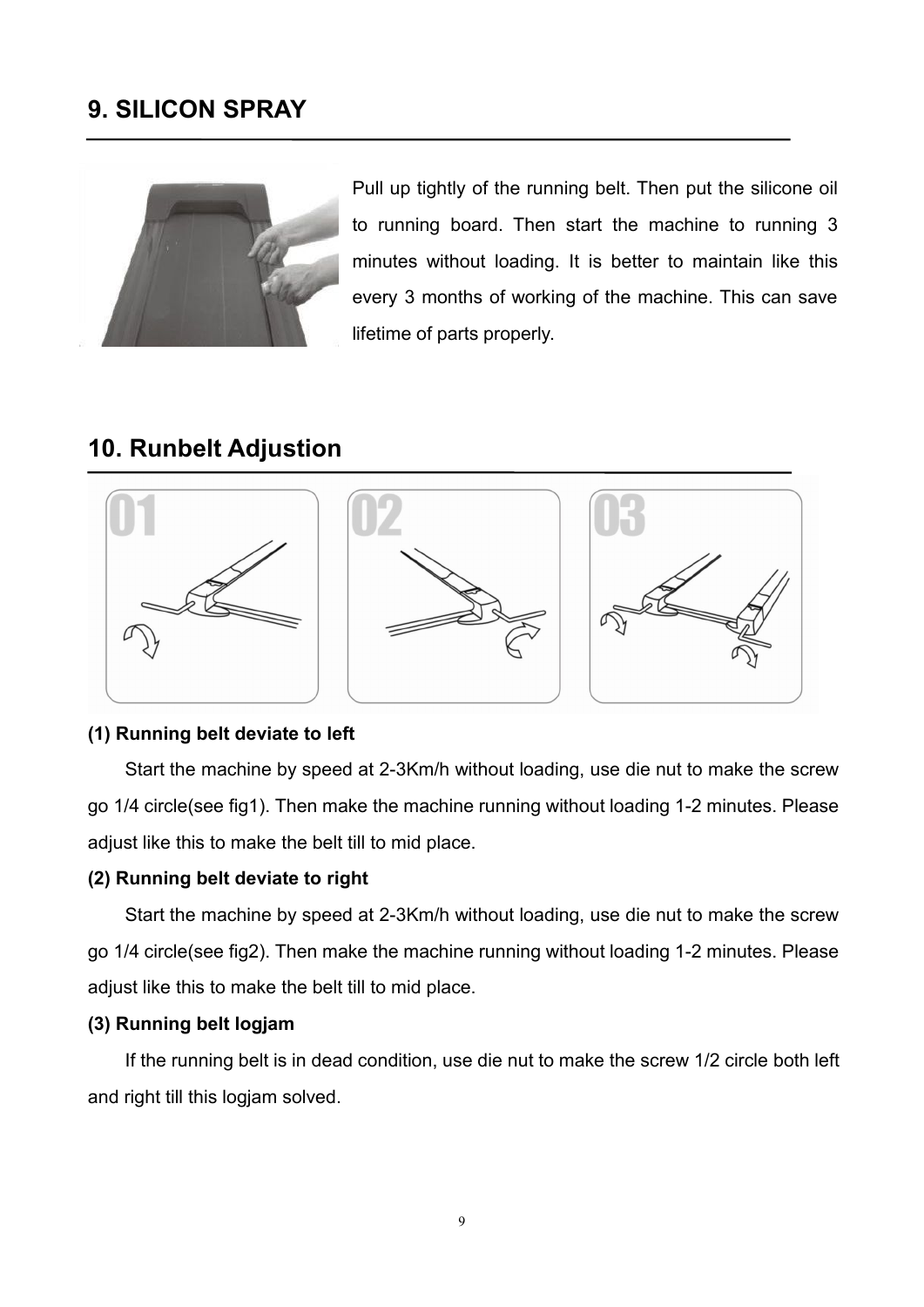# **11. Daily Maintain**

- 1. Please switch off and cut off power before checking the machine or clearance.
- 2. Clear belt and dial plate after used, one time every week at least.
- 3. Check and tight screws and spines at fixed period.
- 4. Do not hang up clothes etc to the machine

## **12. Overview Drawing**